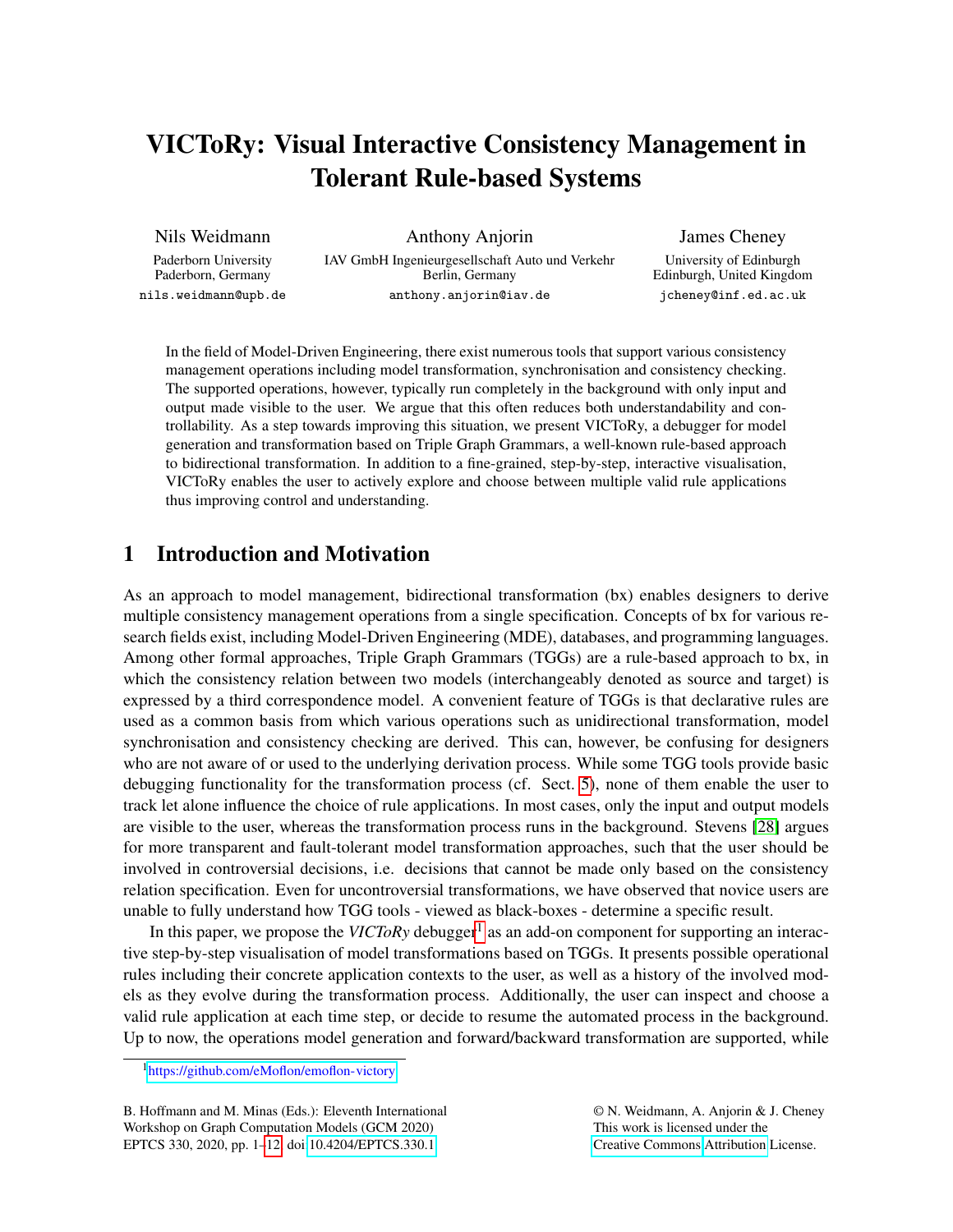model synchronisation and consistency checking are planned to be implemented soon. VICToRy is cur-rently integrated into the eMoflon tool suite<sup>[2](#page-1-0)</sup> but can be potentially connected to other Java-based TGG and even general graph transformation tools via the defined interfaces. This means that existing and future tools can be enriched with debugging facilities to increase user involvement and understanding in the transformation process, and thereby contributing to fault-tolerant model management. Previous work [\[7,](#page-9-0) [1\]](#page-9-1) identified possible connections between bx and *provenance*, to which our approach makes a further practical contribution. By providing access to why-provenance (i.e. why is a given pair of models consistent?) and how-provenance (i.e. how it can be proven that two models are consistent?) that bx tools produce and maintain, we strive to improve the understandability of such tools. For TGG tools, it was identified that why-provenance is provided by the resulting correspondence model, and how-provenance by the underlying sequence of rule applications. While this knowledge helps to understand TGG tools conceptually, it is also important to provide interactive access to these data structures. VICToRy visualises both the correspondence model and the sequence of rule applications, allowing users to actively inspect and shape the emerging provenance structures.

The remainder of this paper is structured as follows: An overview of supported features is presented in Sect. [2](#page-1-1) using a running example. The software architecture of VICToRy is sketched in Sect. [3.](#page-4-0) A brief overview of a first case study with VICToRy is provided in Sect. [4.](#page-5-0) In Sect. [5](#page-7-0) related work is discussed, while Sect. [6](#page-8-0) concludes the paper.

## <span id="page-1-1"></span>2 An Overview of Supported Features

This section provides an overview of features of VICToRy that can help novice users explore an unknown TGG. To identify these features, we conducted an explorative study with students who did not have any MDE-related experience at that point (cf. Sect. [4](#page-5-0) for details).

#### 2.1 Running Example

To demonstrate different features of VICToRy, the bx example *CompanyToIT* is used,<sup>[3](#page-1-2)</sup> which maintains consistency between a simplified organisational structure of a company and its corresponding IT infrastructure. The two metamodels are depicted in Fig. [1.](#page-1-3) A Company consists of multiple Admins, Employees, and at most one CEO. Each Admin reports to the CEO of the Company, just like the other Employees. The corresponding IT involves a set of Routers and Networks; a Router is always assigned to a particular Network. The Network itself consists of a set of PCs and a set of Laptops. A Company and an IT correspond to each other; this is depicted by a dashed line connecting the two nodes in the metamodel. The same holds for an Admin who is responsible for a Router within the IT infrastructure. Finally, an Employee can either work



<span id="page-1-3"></span>Figure 1: Metamodels: CompanyToIT

<span id="page-1-0"></span><sup>2</sup><https://emoflon.org/>

<span id="page-1-2"></span><sup>3</sup><http://bx-community.wikidot.com/examples:companytoit>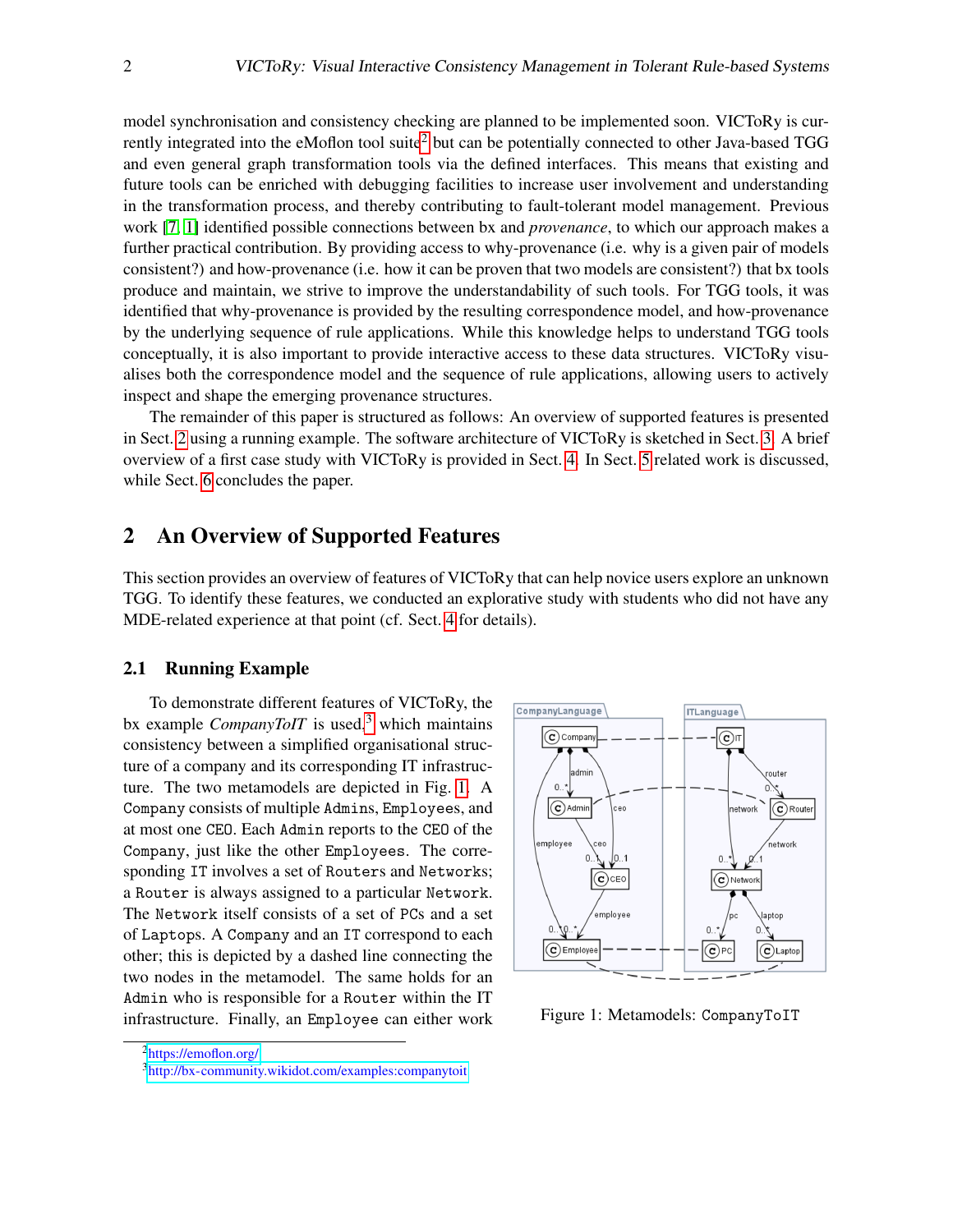with a PC or a Laptop, leading to two correspondence links for the Employee in the metamodel.

#### <span id="page-2-2"></span>2.2 Configurable Visualisation of Rules and Rule Applications

To understand the effects of a rule application on a concrete model, it is essential to visualise both the rule and the resulting model changes at runtime. The example rule AdminToRouter, which creates an Admin in the Company model, and relates them to a created Router in a created Network in the IT model, is depicted to the left of Fig. [2.](#page-2-0) Created (context) elements of the rule have a green (black) outline.



<span id="page-2-0"></span>Figure 2: Visualising rules and matches

A specific match of this rule is depicted to the right of Fig. [2.](#page-2-0) Variables in the rule and corresponding matched elements in the model are connected with dashed purple lines. In both the rule and its match, the background colour of source model elements is peach, while target model elements have a rose background. Correspondences are represented as dashed black lines. The visualisation of rules and rule applications is based on Plant $UML<sup>4</sup>$  $UML<sup>4</sup>$  $UML<sup>4</sup>$  and is generated automatically on rule and match selection (cf. Sect. [2.3\)](#page-3-0). Editing rules is only possible in the underlying TGG tool, meaning that rules cannot be

<span id="page-2-1"></span><sup>4</sup><https://plantuml.com/>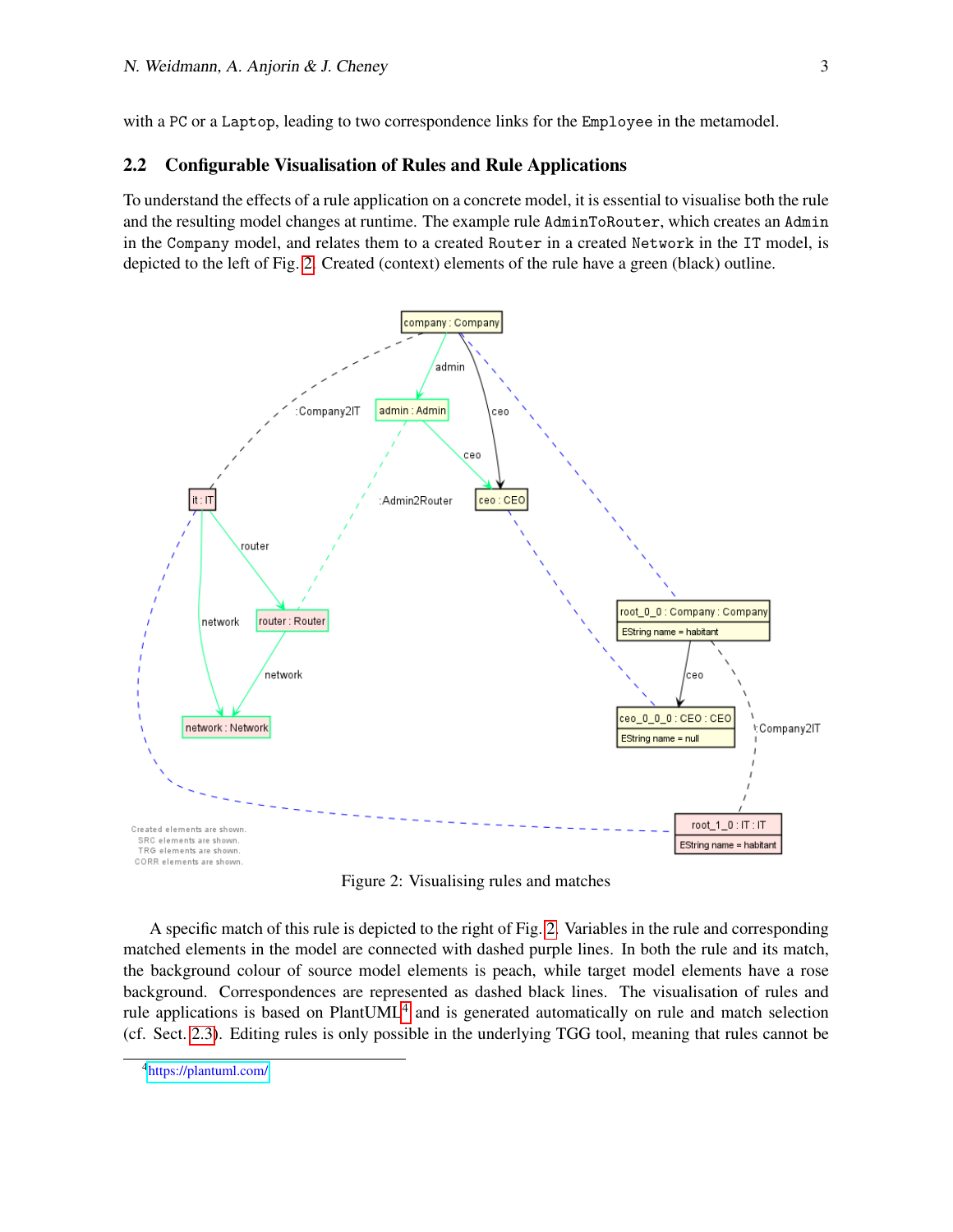adapted at runtime. As source, target and correspondence models are depicted as a connected triple, the visualisation represents why-provenance for TGGs. To cope with a wide range of size and complexity of TGG rules, models' sizes, and the user's proficiency, it is crucial to be able to configure the visualisation:

- Choice of displayed elements: For each domain (source, target, correspondence), the user can hide the respective elements. For rules, it is also possible to display only context elements and thus focus on the structure required for a match of that rule in the model instance.
- Abbreviation of labels: For nodes, edges and correspondences, it is possible to display the labels completely, in an abbreviated form containing the first and last three letters, or not at all.
- Neighbourhood of matches: As models of realistic size can become much too large to be completely displayed within the debugger, only the match of a selected rule application and a configurable neighbourhood of this match is displayed. The distance of a node to the match is defined as the shortest path from this node to any node contained in the match; nodes in the match itself are assigned a distance of 0. The *k*-neighbourhood of a match contains all nodes that are at most  $k \in [0, 3]$  away.

| <b>User Options</b>                                                                                                                            | × |
|------------------------------------------------------------------------------------------------------------------------------------------------|---|
| <b>Show Graph Elements</b><br><b>∞</b> Created Elements<br><b>▽ SRC Elements</b><br><b><del>○</del> TRG Elements</b><br><b>∞ CORR Elements</b> |   |
| <b>Edge Labels</b>                                                                                                                             |   |
| <b>√</b> Show Edge Labels                                                                                                                      |   |
| <b>■</b> Abbreviated ● Full                                                                                                                    |   |
| Correspondence Edge Labels                                                                                                                     |   |
| <b>∞</b> Show CORR Labels                                                                                                                      |   |
| <b>Abbreviated</b> OFull                                                                                                                       |   |
| Node Labels                                                                                                                                    |   |
| <b>▽ Show Node Labels</b>                                                                                                                      |   |
| <b>Abbreviated</b> ○ Full                                                                                                                      |   |
| Graph Neighborhood                                                                                                                             |   |
| Size:                                                                                                                                          | ï |
|                                                                                                                                                |   |

Figure 3: Configuration

#### <span id="page-3-0"></span>2.3 Explorable and Interactive Overview of Applied Rules

The debugger's user interface (UI) provides an overview of all rules of the TGG. Our example TGG CompanyToIT consists of only four rules, which are depicted as a list. For each rule in the list, the number of available matches in the current model and the number of applied matches are displayed together with the name of the rule. Rules with a dark grey background are not applicable in the current state of the model, whereas rules with a white background have at least one applicable match. This provides a quick overview



Figure 4: Available rules and matches

and is useful for TGGs with a large number of rules. Furthermore, rules that have never been applicable are crossed out, providing a quick visual indication of rules that might be problematic. All matches of a rule can be viewed as sub-entries by expanding the corresponding rule entry in the list. The currently selected rule and match are visualised in the UI (cf. Sect. [2.2\)](#page-2-2). To apply a rule, the user can either double-click on a particular match, select the match and press the apply button, or simply double-click the rule to apply a random match. This action is delegated to the connected TGG tool, which must handle the actual rule application (cf. Sect. [3\)](#page-4-0). As soon as VICToRy receives a response, the UI is updated to reflect the new state of the model and available matches.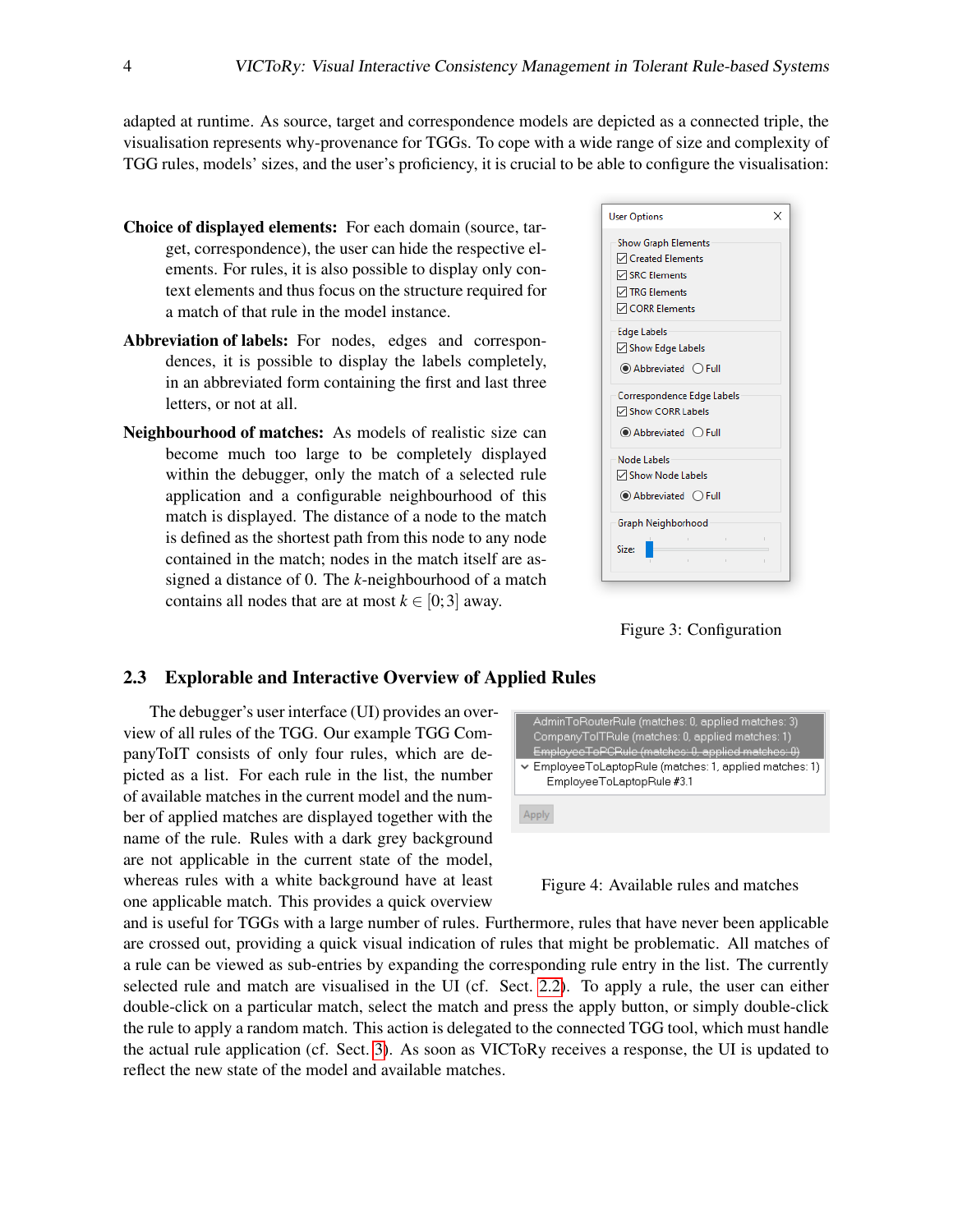The VICToRy debugger provides traceability information by keeping track of all previous rule applications. This sequence of rule applications is referred to as the (transformation) protocol and represents howprovenance [\[1\]](#page-9-1). For each protocol entry, the name of the rule as well as a unique ID for the rule application is displayed. If a protocol entry is selected, the state of the model as created by all rule applications up to and including the selected one is displayed with a config-

Rule application #4: EmployeeToLaptopRule Rule application #3: AdminToRouterRule Rule application #2: AdminToRouterRule Rule application #1: AdminToRouterRule Rule application #0: CompanyTolTRule

#### Figure 5: The protocol section

urable neighbourhood; elements created by the selected rule application are highlighted green. It is also possible to select multiple entries: the respective rule applications are then combined into a single step and visualised accordingly.

## <span id="page-4-0"></span>3 Architecture

VICToRy can be connected to different Java-based TGG tools by implementing a simple interface for transferring data between the debugger and the respective tool. An overview of this interface is depicted in Fig. [6.](#page-4-1) The central component of this interface is the Graph class, which consists of Nodes and Edges. There exists a mapping from each Edge to a source and a target Node, reflecting the categorical approach to graph transformation. Both Rules and Matches are represented as Graphs consisting of rule and model elements, respectively.

Multiple Matches can be determined for the same Rule. Furthermore, a RuleApplication object is created when a Rule is applied for a concrete Match. All this information is stored in a DataPackage transferred between the attached TGG tool and VIC-ToRy after each transformation step. Further information is stored in the DataProvider, including all current models and the current choice between debugging and background modi. As all information necessary to derive the current model state from the initial models and the given TGG rules are provided,



<span id="page-4-1"></span>Figure 6: Data exchange with VICToRy

the interface represents a data exchange metamodel for why- and how-provenance between VICToRy and the attached TGG tool. The component diagram in Fig. [7](#page-5-1) describes how the debugger has been embedded into the eMoflon tool suite. VICToRy is designed for - but not limited to - being connected to a TGG component of eMoflon. Currently, both eMoflon::IBeX [\[31\]](#page-11-2) and eMoflon::Neo<sup>[5](#page-4-2)</sup> implement the interface to the debugger. eMoflon::IBeX uses the incremental pattern matcher Democles [\[30\]](#page-11-3) for matching patterns to graph instances which are loaded from XML metadata interchange (XMI) files into main memory, whereas eMoflon::Neo uses the external graph database Neo4J to collect matches and store models. Depending on the operation, both tools are able to construct a superset of possible rule applications, encode the graph problem into an optimisation problem and let an external Integer Linear

<span id="page-4-2"></span><sup>5</sup><https://github.com/eMoflon/emoflon-neo>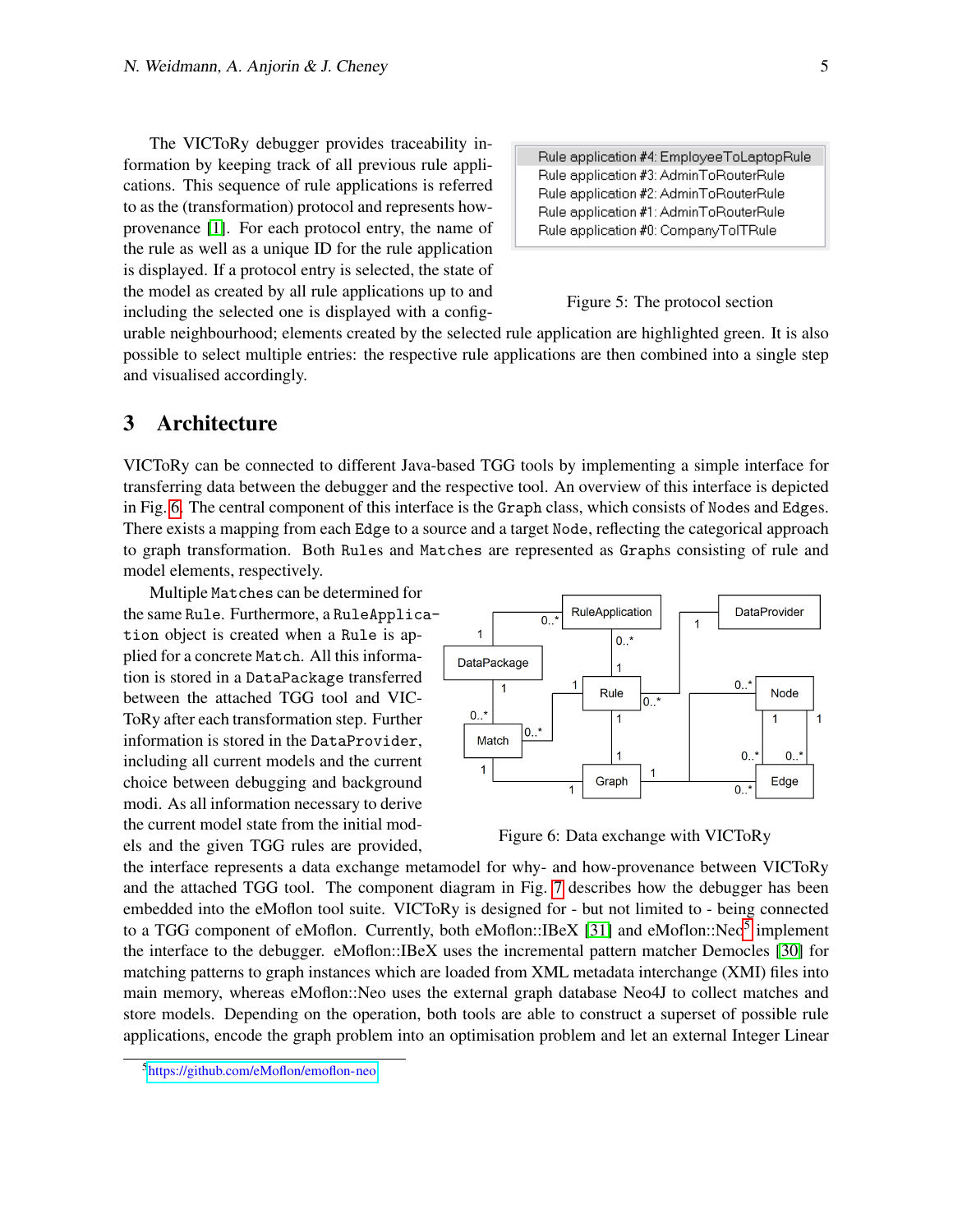Programming (ILP) solver determine the final set of rule applications. Interfaces to the solvers Gurobi<sup>[6](#page-5-2)</sup> and SAT4J<sup>[7](#page-5-3)</sup> are currently implemented, while other solvers can be connected to the tool suite as well.



Figure 7: Integrating VICToRy into the eMoflon tool suite

While performing a consistency management task with VICToRy, the tool switches between two modi as depicted in Fig. [8.](#page-5-4) In the *background mode*, possible matches for rules are collected and one of them is chosen to be applied.

In case of multiple options, rule applications are chosen at random (or according to a configurable component) without user interaction, which is the usual workflow for model transformation tools. This procedure is repeated until no further matches can be found (leading to the termination of the process) or until a breakpoint is reached. In the latter case, the tool switches to the *debug mode*, where the VICToRy UI is visible and each rule application requires a user interaction. In contrast to the background mode, the user can choose between multiple options which are shown on the UI. To return to the background mode, the user resumes the automated choice of rule application by quitting the

<span id="page-5-1"></span>

<span id="page-5-4"></span>Figure 8: State chart for debugging modi

debugger. This behaviour is similar to debugging concepts in contemporary integrated development environments (IDEs), but without the possibility of stepping *into* a rule application.

## <span id="page-5-0"></span>4 Case Study

In order to qualitatively evaluate the usefulness of VICToRy, we conducted a case study adapted from Blouin et al. [\[4\]](#page-9-2). The Architecture Analysis and Design Language (AADL) is a standard language in the aerospace domain, for which a textual editor (OSATE) and a graphical editor (Adele) exist. Blouin et al. [\[4\]](#page-9-2) discuss the challenge of implementing a bx to synchronise models edited using the different editors. Our evaluation aims at answering two research questions related to motivational aspects for MDE debuggers:

- 1. Does VICToRy help to explore and understand a TGG of realistic size?
- 2. Does VICToRy help to identify bugs in rules or in input models?

<span id="page-5-3"></span><span id="page-5-2"></span><sup>6</sup><https://www.gurobi.com/> <sup>7</sup><http://www.sat4j.org/>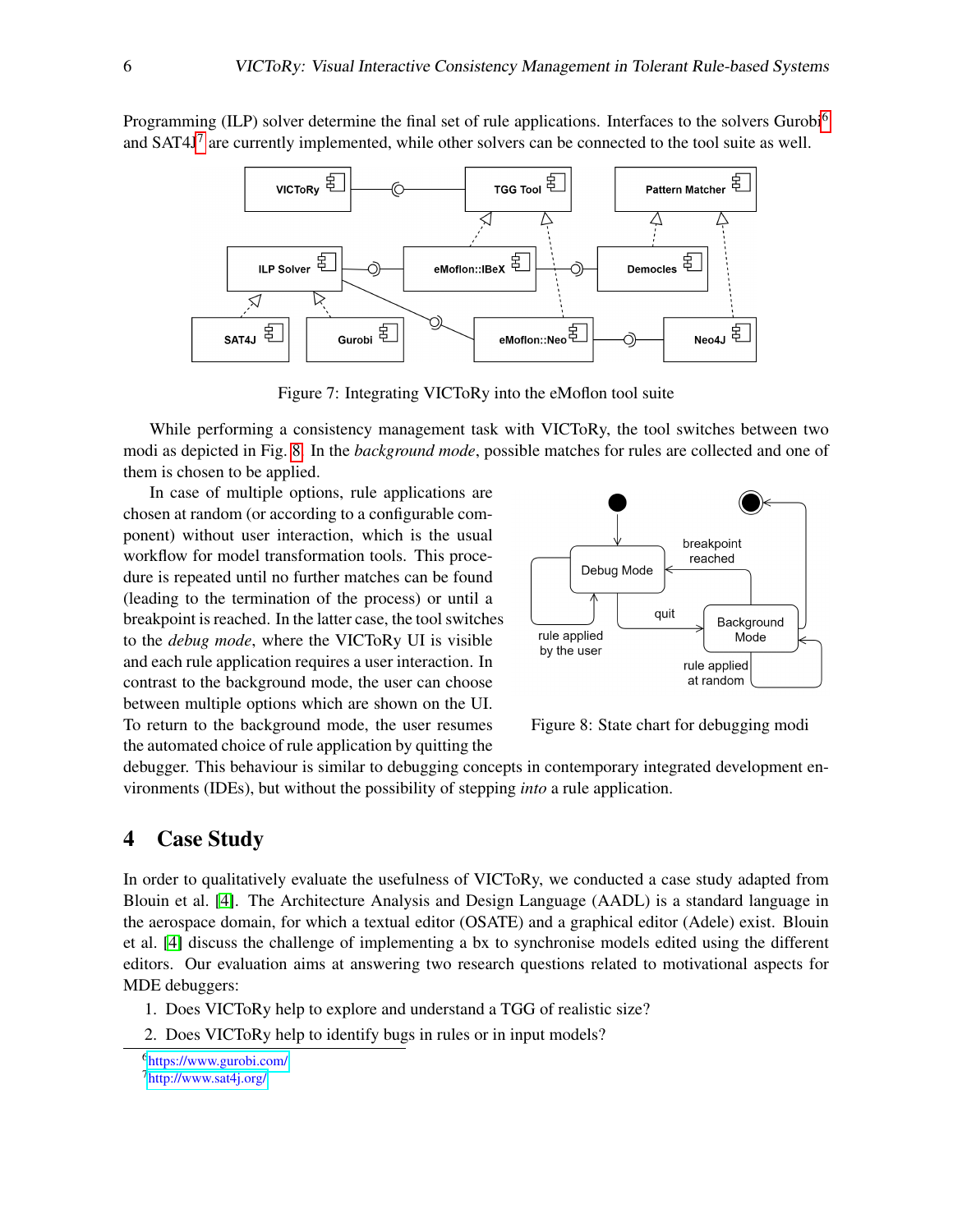#### 4.1 The Adosate TGG

Blouin et al. implemented the original Adosate TGG that maintains consistency between Adele and OSATE models. The TGG consists of 60 rules specified with the model transformation tool MoTE [\[14\]](#page-10-0), in which an extended TGG formalism is used that allows the designer to connect more than one element per model with a single correspondence. For the implementation with eMoflon, we created multiple correspondences for each pair of involved source and target nodes. While the eMoflon TGG is much larger than with MoTE, its rule refinement feature [\[2\]](#page-9-3) was used to keep the rules manageable. The feature allowed us to define rules involving abstract node types (abstract rules) that can be refined by concrete types and enriched with additional elements in so-called concrete rules. These changes resulted in a semantically equivalent TGG (i.e., a TGG that generates the same language) with 49 abstract rules and 91 concrete rules, of which only the concrete rules are considered at runtime. An overview comparing the (concrete) rules required for the implementations with MoTE and eMoflon is provided in Table [1.](#page-6-0)

|                       | Number of Rules             |         |                                    | Number of Rules |         |
|-----------------------|-----------------------------|---------|------------------------------------|-----------------|---------|
| <b>AADL</b> Construct | <b>MoTE</b>                 | eMoflon | <b>AADL</b> Construct              | MoTE            | eMoflon |
| Package (axiom)       |                             | 2       | <b>Component Type Features</b>     | 10              | 19      |
| Subcomponents         | 11                          | 12      | <b>Feature Group Types</b>         |                 |         |
| Component Types       | $\mathcal{D}_{\mathcal{L}}$ | 13      | <b>Feature Group Type Features</b> | 10              | 9       |
| Connections           | 20                          | 21      | <b>Component Implementation</b>    |                 | q       |
|                       |                             |         | Total                              | 60              | 91      |

<span id="page-6-0"></span>Table 1: Size of rule groups: MoTE and eMoflon

Compared to most bx benchmark examples<sup>[8](#page-6-1)</sup> the number of rules is relatively large, while the average rule size is comparable to existing benchmarks. The mean of the number of nodes involved in abstract and concrete rules is 6.51 (2.69 created nodes, 3.81 context nodes), and the mean number of edges is 3.31 (2.46 created edges, 0.84 context edges) per rule.

#### 4.2 Experiment and Results

In an experiment conducted at Paderborn University, Germany, with 15 computer science graduate students without substantial prior experience with MDE, we attempted to assess if and how VICToRy helps novice users understand a provided, non-trivial TGG. The first task was to identify relations between rules and model elements (which model elements are created/required by which rules?), as well as relations between the rules themselves (which rules depend on other rules?). The students were provided with the Adosate TGG and VICToRy, and asked to work independently on developing an understanding for the TGG. The first and second authors provided helpful material (tutorials, handbooks, and relevant papers), supervision (answering any basic questions), and held a feedback meeting after two weeks to check the students' understanding for the TGG and ask if VICToRy was helpful and in what ways it was used. In general, all students stated that the debugger indeed helped to get an overview of the entire TGG. It was especially helpful to identify which rules are applicable for an empty model (axioms) without clicking through all of them, and to determine which rules provide context for other rules (rule dependencies). Most students started exploring the TGG rules by generating consistent model triples and inspecting the resulting transformation protocol. In a second step, they then attempted to transform

<span id="page-6-1"></span><sup>8</sup><http://bx-community.wikidot.com/examples:home>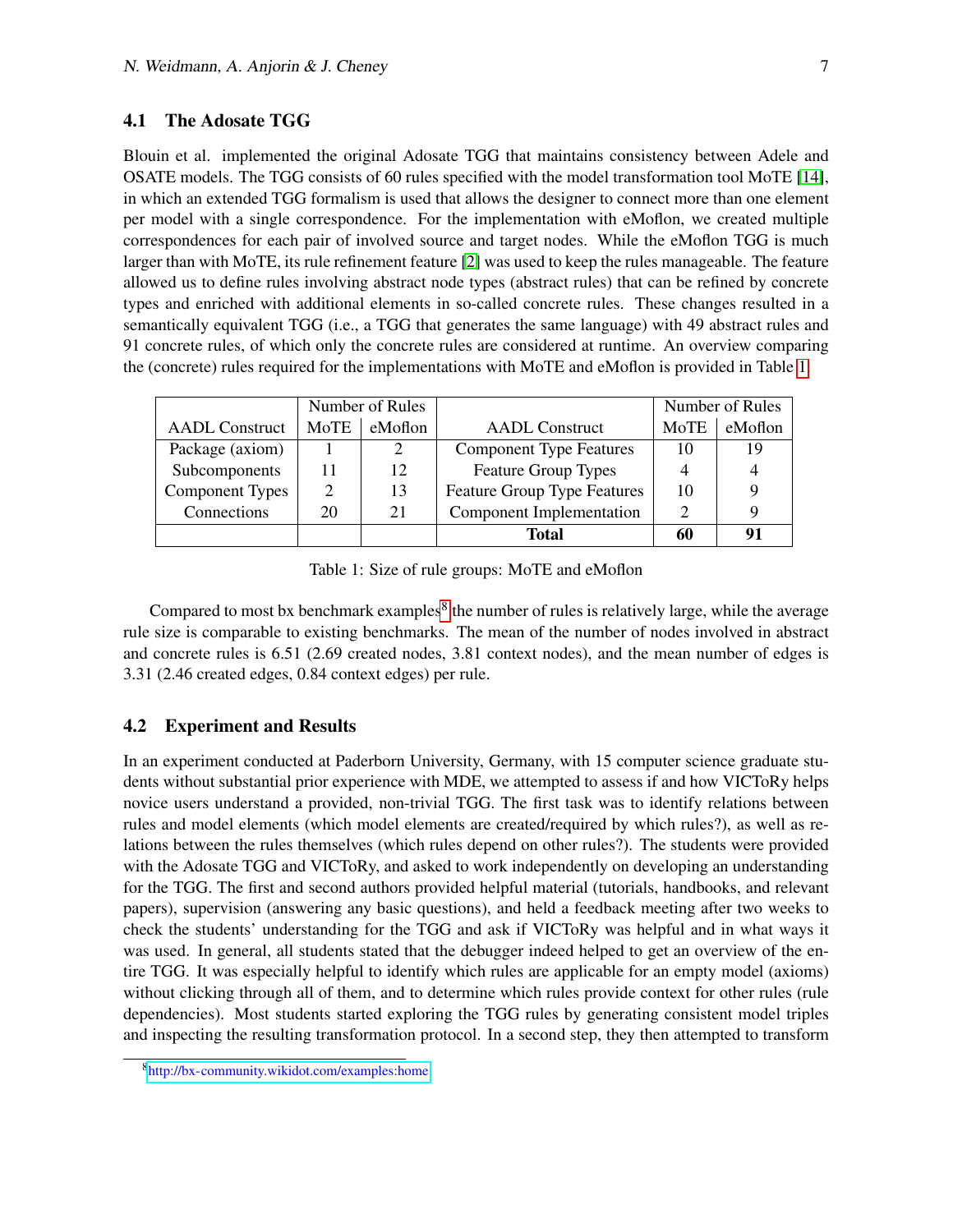smaller instances in forward and backward directions. As all models can be saved to disk at any point of time, it was easily possible to try out different alternatives starting from a common state of all models.

In a second task, the students were provided with the Adosate TGG, and with a test suite consisting of input models and expected output models for both forward and backward directions. One of the students was then asked to either make a change to a TGG rule, or to the supplied input models, resulting in both cases in a mismatch between TGG and test suite. The other students were then asked to determine and explain this mismatch. This task was carried out in a slightly more controlled manner, restricting the allotted time to a few hours, and asking the students not to perform a diff between the original and changed rules. The feedback from the students for this task (based again on a feedback meeting and discussion) was much less positive. The task turned out to be (1) much too difficult for novice users, and (2) VICToRy proved not to be of much help as it does not provide any information about why a rule is *not* applicable in a specific situation (even though the expectation is that it should be). While the possibility of selecting protocol entries and inspecting the resulting changes on the models was appreciated, many students stated that the opposite direction, i.e. selecting model elements in the visualisation and highlighting the "responsible" rule applications, would be indeed helpful as well and is currently missing. Furthermore, there was a clear need for the introduction of breakpoints, i.e. the transformation should start in the background mode and stop at a certain point defined by the user, e.g., when a specific rule is applicable for the first time. This enables users to skip irrelevant parts of the transformation that are already clear to them and set the focus on debugging problematic steps.

Revisiting our research questions, our initial exploratory experiment at least indicates that (1) VIC-ToRy appears to help obtain an overview of a non-trivial TGG the user is not familiar with, but (2) leaves room for improvement regarding the detection of errors in either models or rules. An extension towards *why-not-debugging* facilities [\[1\]](#page-9-1) seems to be necessary to properly address bug finding tasks. Our experiment is at best a pre-study for a more formal, controlled experiment and quantitative evaluation with multiple use cases, a larger group of test persons, and objective measures. While we cannot generalise our results, our goal was not to provide hard empirical evidence for the effectiveness of VICToRy but rather to explore the design space in a realistic setting and brainstorm together with novice users for promising features to guide future extensions of VICToRy.

#### <span id="page-7-0"></span>5 Related Work

Several approaches to debugging in MDE have been proposed, including fundamental concepts, debugging Domain-Specific Language (DSL) code, and debuggers for non-deterministic approaches. Mierlo et al. describe a stepping semantics for debugging in MDE with four levels of different granularity [\[22\]](#page-10-1). The proposed approach is, however, conceptual and does not provide an implementation to the best of our knowledge. A debugger for Petri nets is based on Modelverse and supports basic functionality including breakpoints known from general purpose language (GPL) debuggers [\[23\]](#page-10-2). The prototype is planned to be extended to support model transformations as well. A wide range of facilities for DSL debugging is presented in previous work. Omniscient debugging - in contrast to stepwise execution provides the user with enhanced navigation and exploration features such as reverting execution steps at runtime, impacting performance and scalability. Therefore, approaches are often tailored to rather small instances [\[8\]](#page-9-4) or specific use cases, such as xDMSLs (a subset of DSLs) [\[5\]](#page-9-5). Lindeman et al. propose a declaratively defined debugger for DSLs [\[20\]](#page-10-3). The approach was integrated into the Spoofax language workbench and evaluated by case studies involving the textual DSLs StrategoTL and WebDSL. However, several limitations are mentioned for debugging modelling languages and model transformations.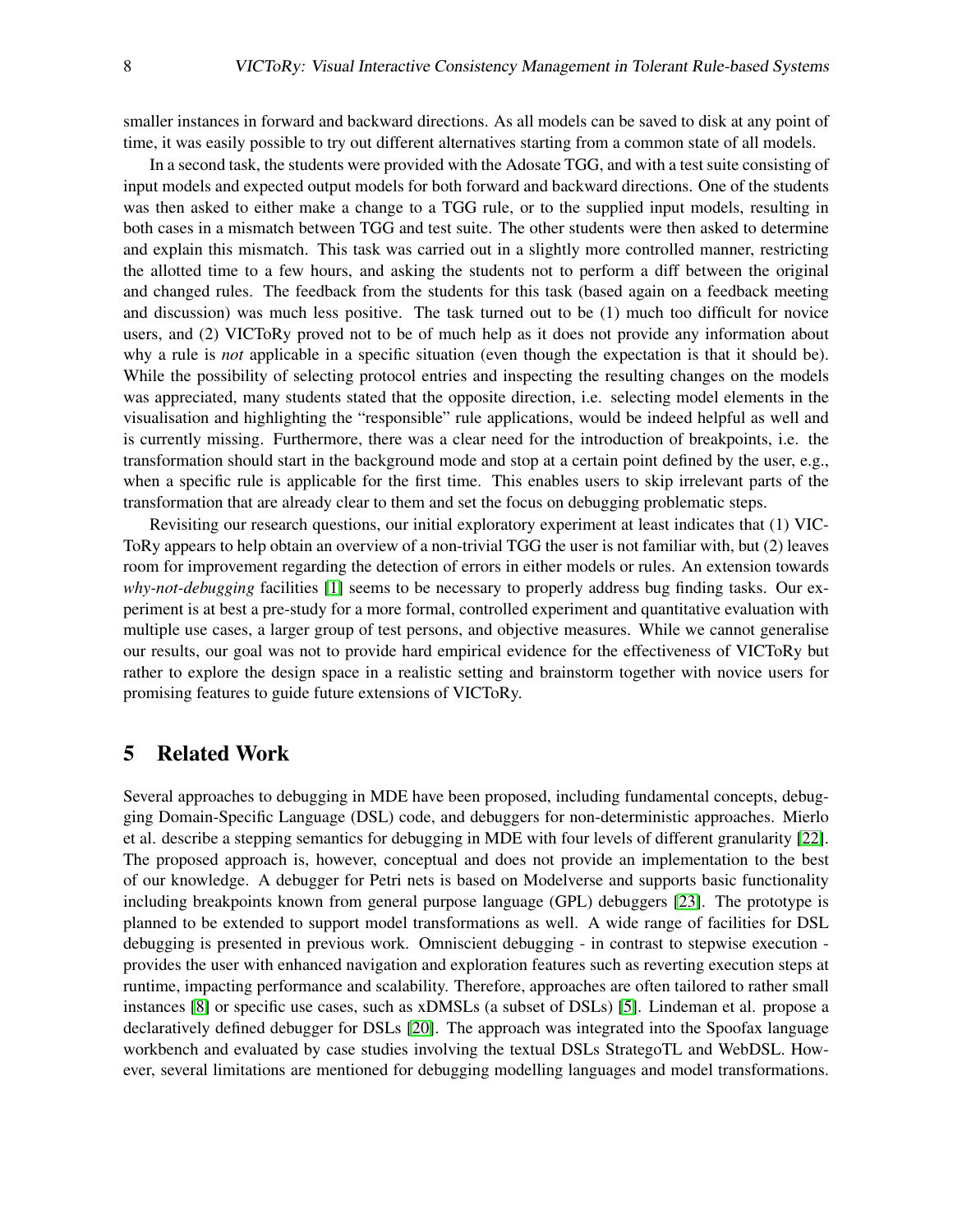Laurent et al. extended the Foundational UML (fUML) by debugging facilities [\[18\]](#page-10-4). While the approach is a tool-independent add-on, it considers only the execution of models complying to the fUML standard.

For debugging rule-based systems, Tichy et al. sketch how to execute debugging steps for graph transformation, taking the tool Henshin as an example [\[29\]](#page-11-4). In contrast to our approach, the debugging of rule applications is much more detailed and takes the matching process into account as well, whereas an implementation is not described. Similarly, Jukss et al. use graph transformations as an underlying formalism for a debugger integrated into AToMPM [\[15\]](#page-10-5). The approach focusses on a fine-grained inspection of the rule application process, whereas the user is not enabled to choose between multiple possible rule applications. For algebraic graph transformation, the tool AGG [\[26\]](#page-10-6) provides a mode for stepwise execution of graph transformations. Rule and match can be chosen by the user in each step, while it is neither clear which rules are applicable in the current state, nor a protocol of previous rule applications is provided.

Furthermore, a substantial number of tools have emerged that implement bidirectional model transformations based on TGGs. While in Fujaba [\[12\]](#page-10-7) and the TGG Interpreter [\[13\]](#page-10-8), operational rules are directly interpreted, MoTE [\[14,](#page-10-0) [11\]](#page-9-6), eMoflon [\[19,](#page-10-9) [31\]](#page-11-2), HenshinTGG [\[9\]](#page-9-7) and EMorF [\[16\]](#page-10-10) compile rules into source code of a GPL to be executed at runtime. A concept for debugging TGGs at different levels was introduced to the TGG Interpreter by Rieke [\[25\]](#page-10-11). The debugging facilities are, however, tightly interwoven with the specific tool and several open challenges for practical use are mentioned. For MoTE, a monitor is implemented which allows to stepwise execute model transformations [\[11\]](#page-9-6). However, the user cannot influence the execution order, which is determined by order of correspondence nodes in a processing queue and their respective types. A debugging mode is implemented for EMorF as well, but both a detailed description and the tool itself are not currently available. For all other TGG-based tools, debugging functionality is missing to the best of our knowledge.

Besides these rule-based approaches, debugging plays an important role in other MDE-related fields as well. Proposed concepts include work on dynamic meta modelling [\[3\]](#page-9-8), discrete event system specificationss (DEVSs) [\[21\]](#page-10-12), and story diagrams [\[17\]](#page-10-13), which are each tailored to a specific tool and use case, though. The tool TETRA Box is based on PaMoMo and involves white-box testing of transformation languages by symbolic execution of model transformations [\[27\]](#page-10-14), which is independent of the underlying transformation language but not yet tested with realistic examples. SyVOLT localises errors in the input based on igraph and the T-Core framework [\[24\]](#page-10-15), while the focus of debugging is set on detecting reasons for contract violations rather than on the transformation process. Ferdjoukh et al. localise faults in metamodel design based on static analyses and implemented their approach in TIWIZI and GRIMM [\[10\]](#page-9-9), whereas model transformations are not taken into account.

### <span id="page-8-0"></span>6 Conclusion and Future Work

We presented the add-on component VICToRy for interactively visualising single steps of the model generation and transformation process. Besides the inspection of possible rule applications in the current state, the user can inspect the prior transformation process using a transformation protocol. The TGGbased tool is fully integrated into the eMoflon tool suite but can be used along with other applications via a defined interface. A concept for switching between background mode and debug mode via breakpoints is presented, whereas an implementation for breakpoints is left for future work. Besides model generation and transformation, other consistency management operations such as model synchronisation and consistency checking are planned to be supported as part of future work. To improve the tool's usability and effectiveness, support for easily defining different kinds of breakpoints should be implemented.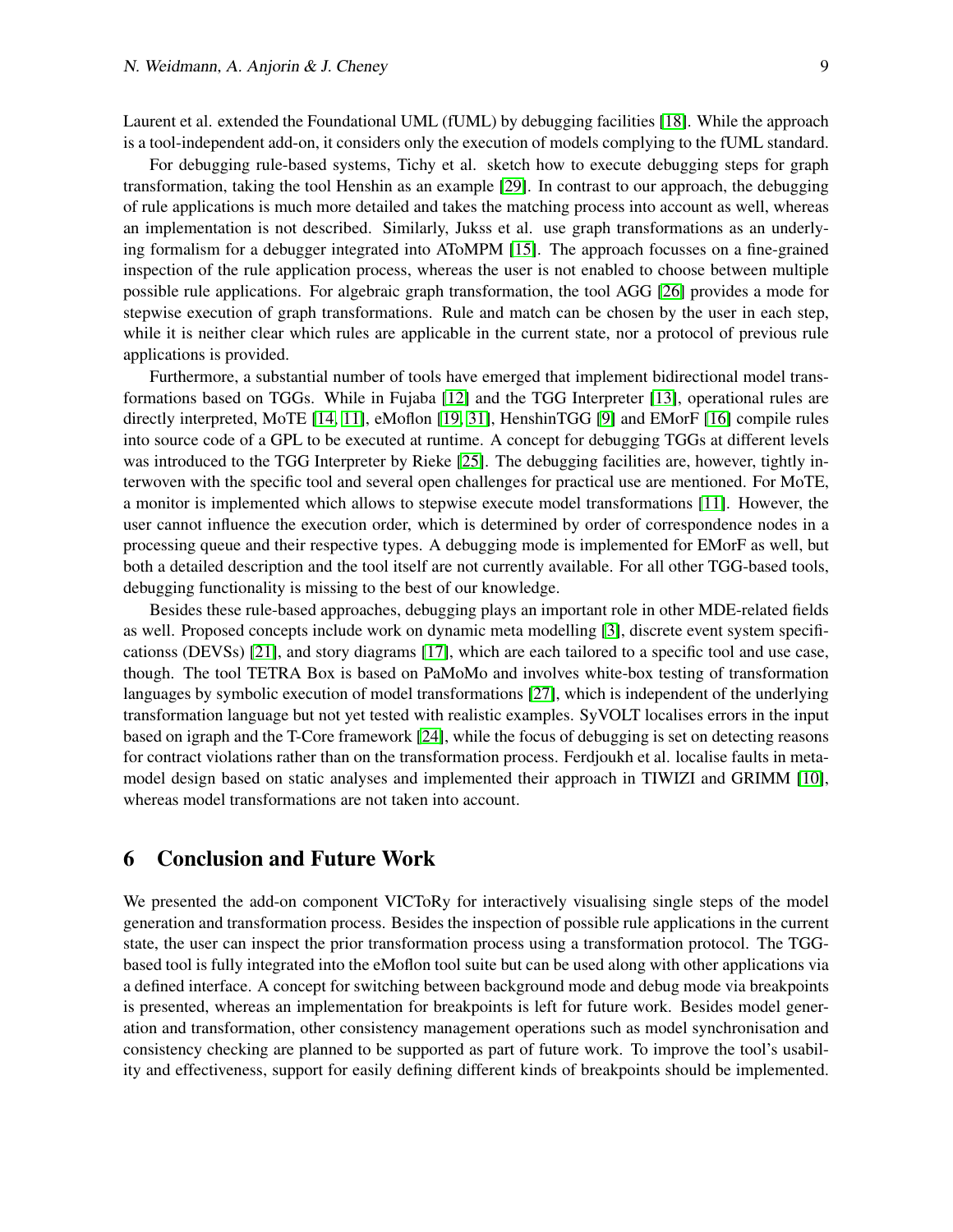Furthermore - as an extension towards supporting why-not provenance - information about reasons for blocked rule applications should be presented to the user to support detecting logical faults in TGG rules, or a mismatch with expectations in provided input models and tests.

## Acknowledgments

We would like to thank all members of the project group *VICToRy* at Paderborn University for taking part in the tool development, namely Asher Ahsan, Philipp Giakoupian, Rifat Hussain, Jane Jose, Mahi Kittur, Israq Masrur, Hariprasath Ragupathy, Shubhangi Salunkhe, Ayurshi Singh, Saman Soltani, Ankita Srivastava, Vipasyan Telaprolu, Mario Treiber, Surbhi Verma and Darya Zarkalam.

## References

- <span id="page-9-1"></span>[1] Anthony Anjorin & James Cheney (2019): *Provenance Meets Bidirectional Transformations*. In: 11th International Workshop on Theory and Practice of Provenance (TaPP 2019), USENIX Association, Philadelphia, PA. Available at [https://www.usenix.org/conference/tapp2019/presentation/anjorin.](https://www.usenix.org/conference/tapp2019/presentation/anjorin)
- <span id="page-9-3"></span>[2] Anthony Anjorin, Karsten Saller, Malte Lochau & Andy Schürr (2014): *Modularizing Triple Graph Grammars Using Rule Refinement*. In Stefania Gnesi & Arend Rensink, editors: FASE 2014, LNCS 8411, Springer, pp. 340–354, doi[:10.1007/978-3-642-54804-8](http://dx.doi.org/10.1007/978-3-642-54804-8_24) 24.
- <span id="page-9-8"></span>[3] Nils Bandener, Christian Soltenborn & Gregor Engels (2010): *Extending DMM Behavior Specifications for Visual Execution and Debugging*. In Brian A. Malloy, Steffen Staab & Mark van den Brand, editors: SLE 2010, LNCS 6563, Springer, pp. 357–376, doi[:10.1007/978-3-642-19440-5](http://dx.doi.org/10.1007/978-3-642-19440-5_24) 24.
- <span id="page-9-2"></span>[4] Dominique Blouin, Alain Plantec, Pierre Dissaux, Frank Singhoff & Jean-Philippe Diguet (2014): *Synchronization of Models of Rich Languages with Triple Graph Grammars: An Experience Report*. In Davide Di Ruscio & Dániel Varró, editors: ICMT 2014, LNCS 8568, Springer, pp. 106-121, doi[:10.1007/978-3-319-](http://dx.doi.org/10.1007/978-3-319-08789-4_8) [08789-4](http://dx.doi.org/10.1007/978-3-319-08789-4_8)\_8.
- <span id="page-9-5"></span>[5] Erwan Bousse, Jonathan Corley, Benoît Combemale, Jeffrey G. Gray & Benoit Baudry (2015): *Supporting efficient and advanced omniscient debugging for xDSMLs*. In Richard F. Paige, Davide Di Ruscio & Markus Völter, editors: SLE 2015, ACM, pp. 137–148. Available at [https://dl.acm.org/doi/abs/10.1145/2814251.](https://dl.acm.org/doi/abs/10.1145/2814251.2814262) [2814262.](https://dl.acm.org/doi/abs/10.1145/2814251.2814262)
- <span id="page-9-10"></span>[6] Loli Burgueño, Jonathan Corley, Nelly Bencomo, Peter J. Clarke, Philippe Collet, Michalis Famelis, Sudipto Ghosh, Martin Gogolla, Joel Greenyer, Esther Guerra, Sahar Kokaly, Alfonso Pierantonio, Julia Rubin & Davide Di Ruscio, editors (2017): *MODELS 2017 Satellite Event*. CEUR Workshop Proceedings 2019, CEUR-WS.org. Available at [http://ceur-ws.org/Vol-2019/.](http://ceur-ws.org/Vol-2019/)
- <span id="page-9-0"></span>[7] James Cheney, Anthony Finkelstein, Bertram Ludäscher & Stijn Vansummeren (2012): *Principles of Provenance (Dagstuhl Seminar 12091)*. Dagstuhl Reports 2(2), pp. 84–113, doi[:10.4230/DagRep.2.2.84.](http://dx.doi.org/10.4230/DagRep.2.2.84)
- <span id="page-9-4"></span>[8] Jonathan Corley, Brian P. Eddy, Eugene Syriani & Jeff Gray (2017): *Efficient and scalable omniscient debugging for model transformations*. Software Quality Journal 25(1), pp. 7–48, doi[:10.1007/s11219-015-9304-4.](http://dx.doi.org/10.1007/s11219-015-9304-4)
- <span id="page-9-7"></span>[9] Claudia Ermel, Frank Hermann, Jurgen Gall & Daniel Binanzer (2012): ¨ *Visual Modeling and Analysis of EMF Model Transformations Based on Triple Graph Grammars*. ECEASST 54, doi[:10.14279/tuj.eceasst.54.771.](http://dx.doi.org/10.14279/tuj.eceasst.54.771)
- <span id="page-9-9"></span>[10] Adel Ferdjoukh & Jean-Marie Mottu (2018): *Towards an Automated Fault Localizer while Designing Metamodels*. In: Proceedings of MODELS 2018 Workshops, Copenhagen, Denmark, October, 14, 2018, pp. 547–552. Available at [http://ceur-ws.org/Vol-2245/mdebug](http://ceur-ws.org/Vol-2245/mdebug_paper_4.pdf)\_paper\_4.pdf.
- <span id="page-9-6"></span>[11] Holger Giese, Stephan Hildebrandt & Leen Lambers (2014): *Bridging the Gap between Formal Semantics and Implementation of Triple Graph Grammars - Ensuring Conformance of Relational Model*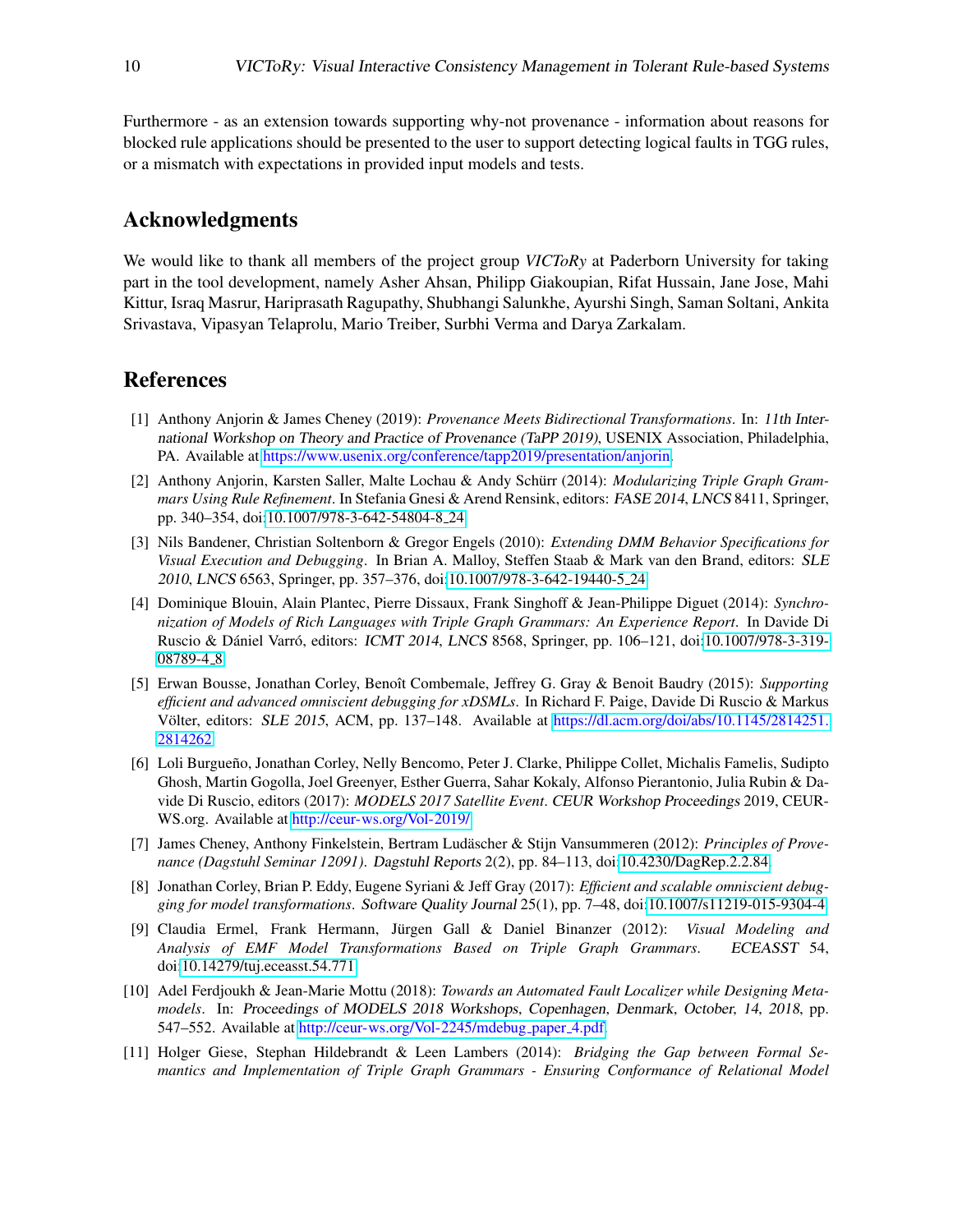*Transformation Specifications and Implementations*. Software and System Modeling 13(1), pp. 273–299, doi[:10.1007/s10270-012-0247-y.](http://dx.doi.org/10.1007/s10270-012-0247-y)

- <span id="page-10-7"></span>[12] Holger Giese & Robert Wagner (2006): *Incremental Model Synchronization with Triple Graph Grammars*. In Oscar Nierstrasz, Jon Whittle, David Harel & Gianna Reggio, editors: MoDELS 2006, LNCS 4199, Springer, pp. 543-557, doi[:10.1007/11880240](http://dx.doi.org/10.1007/11880240_38)<sub>-38</sub>.
- <span id="page-10-8"></span>[13] Joel Greenyer & Ekkart Kindler (2010): *Comparing Relational Model Transformation Technologies: Implementing Query/View/Transformation with Triple Graph Grammars*. Software and System Modeling 9(1), pp. 21–46, doi[:10.1007/s10270-009-0121-8.](http://dx.doi.org/10.1007/s10270-009-0121-8)
- <span id="page-10-0"></span>[14] Stephan Hildebrandt, Leen Lambers, Holger Giese, Dominic Petrick & Ingo Richter (2011): *Automatic Conformance Testing of Optimized Triple Graph Grammar Implementations*. In Andy Schürr, Dániel Varró & Gergely Varró, editors: AGTIVE 2011, LNCS 7233, Springer, pp. 238-253, doi[:10.1007/978-3-642-34176-](http://dx.doi.org/10.1007/978-3-642-34176-2_20) 2 [20.](http://dx.doi.org/10.1007/978-3-642-34176-2_20)
- <span id="page-10-5"></span>[15] Maris Jukss, Clark Verbrugge & Hans Vangheluwe (2017): *Transformations Debugging Transformations*. In Burgueño et al. [\[6\]](#page-9-10), pp. 449–454. Available at [http://ceur-ws.org/Vol-2019/mdebug](http://ceur-ws.org/Vol-2019/mdebug_1.pdf) 1.pdf.
- <span id="page-10-10"></span>[16] Lilija Klassen & Robert Wagner (2012): *EMorF - A Tool for Model Transformations*. ECEASST 54, doi[:10.14279/tuj.eceasst.54.768.](http://dx.doi.org/10.14279/tuj.eceasst.54.768)
- <span id="page-10-13"></span>[17] A. Krasnogolowy, S. Hildebrandt & S. Wätzoldt (2012): *Flexible Debugging of Behavior Models*. In: *ICIT* 2012, Proceedings, pp. 331–336, doi[:10.1109/ICIT.2012.6209959.](http://dx.doi.org/10.1109/ICIT.2012.6209959)
- <span id="page-10-4"></span>[18] Yoann Laurent, Reda Bendraou & Marie-Pierre Gervais (2013): *Executing and debugging UML models: an fUML extension.* In Sung Y. Shin & José Carlos Maldonado, editors: *SAC 2013*, ACM, pp. 1095–1102, doi[:10.1145/2480362.2480569.](http://dx.doi.org/10.1145/2480362.2480569)
- <span id="page-10-9"></span>[19] Erhan Leblebici, Anthony Anjorin & Andy Schürr (2014): *Developing eMoflon with eMoflon*. In Davide Di Ruscio & Dániel Varró, editors: *ICMT 2014, LNCS* 8568, Springer, pp. 138–145, doi[:10.1007/978-3-319-](http://dx.doi.org/10.1007/978-3-319-08789-4_10) [08789-4](http://dx.doi.org/10.1007/978-3-319-08789-4_10) 10.
- <span id="page-10-3"></span>[20] Ricky T. Lindeman, Lennart C. L. Kats & Eelco Visser (2011): *Declaratively Defining Domain-Specific Language Debuggers*. In Ewen Denney & Ulrik Pagh Schultz, editors: Proceedings of GPCE 2011, Portland, Oregon, USA, October 22-24, 2011, ACM, pp. 127–136, doi[:10.1145/2047862.2047885.](http://dx.doi.org/10.1145/2047862.2047885)
- <span id="page-10-12"></span>[21] Simon Van Mierlo, Yentl Van Tendeloo & Hans Vangheluwe (2017): *Debugging Parallel DEVS*. Simulation 93(4), pp. 285–306, doi[:10.1177/0037549716658360.](http://dx.doi.org/10.1177/0037549716658360)
- <span id="page-10-1"></span>[22] Simon Van Mierlo, Yentl Van Tendeloo & Hans Vangheluwe (2018): *A Generalized Stepping Semantics for Model Debugging*. In: Proceedings of MODELS 2018 Workshops, Copenhagen, Denmark, October, 14, 2018, pp. 541–546. Available at [http://ceur-ws.org/Vol-2245/mdebug](http://ceur-ws.org/Vol-2245/mdebug_paper_3.pdf) paper 3.pdf.
- <span id="page-10-2"></span>[23] Simon Van Mierlo & Hans Vangheluwe (2017): *Debugging Non-determinism: a Petrinets Modelling, Analysis, and Debugging Tool*. In: MODELS 2017 Satellite Event, Austin, TX, USA, September, 17, 2017, pp. 460–462. Available at [http://ceur-ws.org/Vol-2019/mdebug](http://ceur-ws.org/Vol-2019/mdebug_4.pdf)\_4.pdf.
- <span id="page-10-15"></span>[24] Bentley James Oakes, Levi Lucio, Clark Verbrugge & Hans Vangheluwe (2018): *Debugging of Model Transformations and Contracts in SyVOLT*. In: MODELS 2018 Workshops, Copenhagen, Denmark, October, 14, 2018, pp. 532–537. Available at [http://ceur-ws.org/Vol-2245/mdebug](http://ceur-ws.org/Vol-2245/mdebug_paper_1.pdf) paper 1.pdf.
- <span id="page-10-11"></span>[25] Jan Rieke (2015): *Model Consistency Management for Systems Engineering*. Ph.D. thesis, University of Paderborn. Available at [https://digital.ub.uni-paderborn.de/ubpb/urn/urn:nbn:de:hbz:466:2-15597.](https://digital.ub.uni-paderborn.de/ubpb/urn/urn:nbn:de:hbz:466:2-15597)
- <span id="page-10-6"></span>[26] Olga Runge, Claudia Ermel & Gabriele Taentzer (2011): *AGG 2.0 - New Features for Specifying and Analyzing Algebraic Graph Transformations*. In Andy Schürr, Dániel Varró & Gergely Varró, editors: AGTIVE 2011, Budapest, Hungary, October 4-7, 2011, LNCS 7233, Springer, pp. 81–88, doi[:10.1007/978-3-642-](http://dx.doi.org/10.1007/978-3-642-34176-2_8) [34176-2](http://dx.doi.org/10.1007/978-3-642-34176-2_8) 8.
- <span id="page-10-14"></span>[27] Johannes Schönböck, Gerti Kappel, Manuel Wimmer, Angelika Kusel, Werner Retschitzegger & Wieland Schwinger (2013): *TETRABox - A Generic White-Box Testing Framework for Model Transformations*. In: APSEC 2013, pp. 75–82, doi[:10.1109/APSEC.2013.21.](http://dx.doi.org/10.1109/APSEC.2013.21)